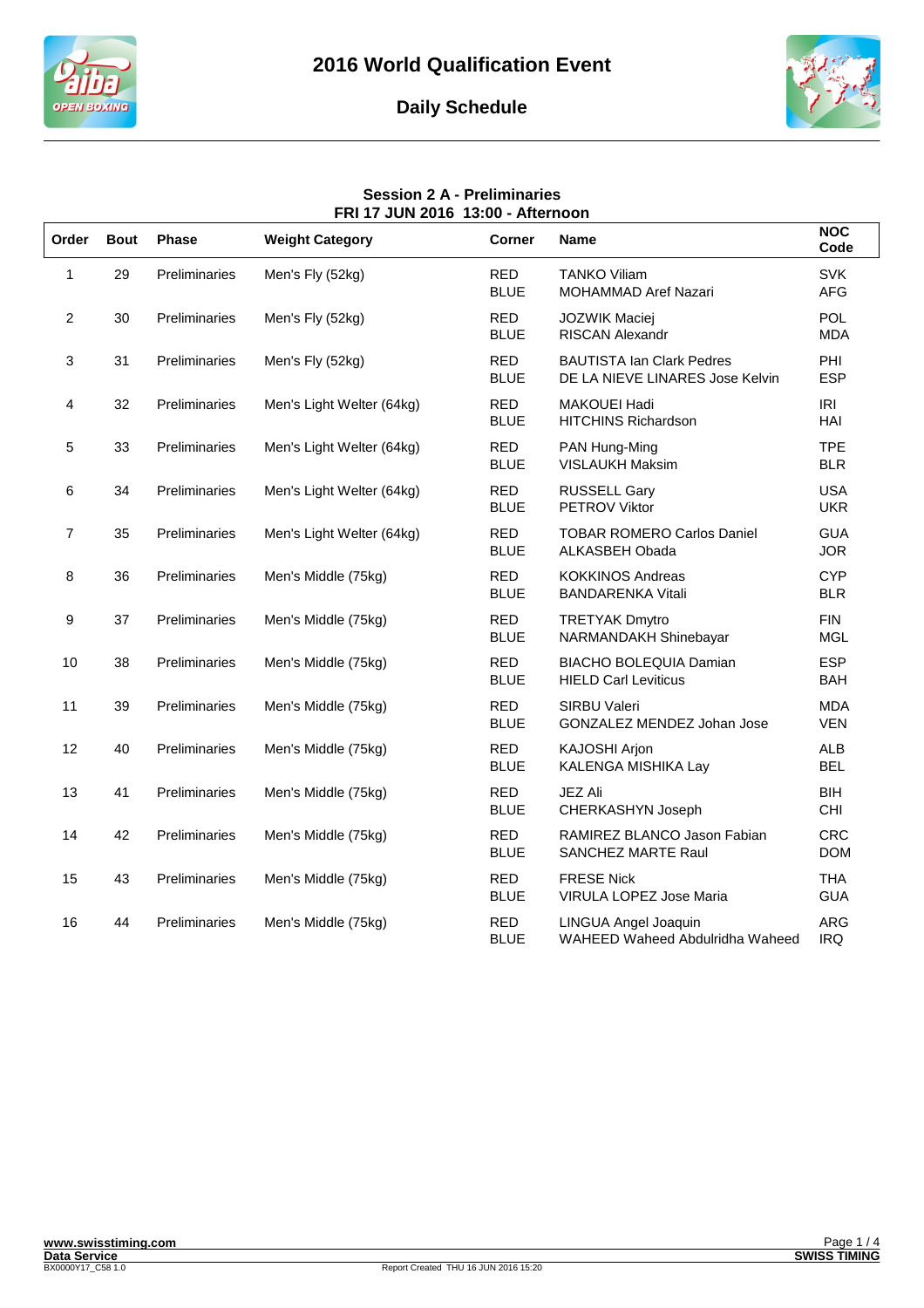

# **Daily Schedule**



### **Session 2 B - Preliminaries FRI 17 JUN 2016 13:00 - Afternoon**

| Order          | <b>Bout</b> | <b>Phase</b>  | <b>Weight Category</b>    | <b>Corner</b>             | <b>Name</b>                                                     | <b>NOC</b><br>Code       |
|----------------|-------------|---------------|---------------------------|---------------------------|-----------------------------------------------------------------|--------------------------|
| 1              | 45          | Preliminaries | Men's Fly (52kg)          | <b>RED</b><br><b>BLUE</b> | <b>VARGAS Antonio</b><br><b>BIDHURI Gaurav</b>                  | <b>USA</b><br><b>IND</b> |
| $\overline{2}$ | 46          | Preliminaries | Men's Fly (52kg)          | <b>RED</b><br><b>BLUE</b> | <b>SERIKOV Kirill</b><br>RAKHMATSHOEV Fayzen                    | <b>EST</b><br><b>TJK</b> |
| 3              | 47          | Preliminaries | Men's Fly (52kg)          | <b>RED</b><br><b>BLUE</b> | KIM Inkyu<br><b>TOUBA Hamza</b>                                 | <b>KOR</b><br><b>GER</b> |
| 4              | 48          | Preliminaries | Men's Light Welter (64kg) | <b>RED</b><br><b>BLUE</b> | <b>GURULI Lasha</b><br>SANCHEZ RAMIREZ Eduardo                  | <b>GEO</b><br><b>CRC</b> |
| 5              | 49          | Preliminaries | Men's Light Welter (64kg) | <b>RED</b><br><b>BLUE</b> | <b>SAKENOV Ermek</b><br>KAWACHI Masatsugu                       | <b>KGZ</b><br><b>JPN</b> |
| 6              | 50          | Preliminaries | Men's Light Welter (64kg) | <b>RED</b><br><b>BLUE</b> | <b>MALINGA Sbusiso William</b><br><b>MWANDILA POULSEN Enock</b> | <b>RSA</b><br><b>DEN</b> |
| $\overline{7}$ | 51          | Preliminaries | Men's Light Welter (64kg) | <b>RED</b><br><b>BLUE</b> | ZORRILLA DE LA ROSA Danielito<br>Manoj Kumar                    | <b>PUR</b><br><b>IND</b> |
| 8              | 52          | Preliminaries | Men's Middle (75kg)       | <b>RED</b><br><b>BLUE</b> | <b>LARSEN Martin</b><br>MUZIYO Benny Sichuundu                  | <b>NOR</b><br>ZAM        |
| 9              | 53          | Preliminaries | Men's Middle (75kg)       | <b>RED</b><br><b>BLUE</b> | <b>CAVALLARO Salvatore</b><br>SIPAL Onder                       | <b>ITA</b><br><b>TUR</b> |
| 10             | 54          | Preliminaries | Men's Middle (75kg)       | <b>RED</b><br><b>BLUE</b> | NEGMATULLOEV Shabbos<br><b>ACHILOV Arslanbek</b>                | <b>TJK</b><br><b>TKM</b> |
| 11             | 55          | Preliminaries | Men's Middle (75kg)       | <b>RED</b><br><b>BLUE</b> | <b>FARACI Davide</b><br>ALVARO SANTOS DE LIMA Pedro             | SUI<br><b>BRA</b>        |
| 12             | 56          | Preliminaries | Men's Middle (75kg)       | <b>RED</b><br><b>BLUE</b> | <b>AKHMETOV Iliar</b><br><b>KING Keithland Joel</b>             | <b>KGZ</b><br><b>VIN</b> |
| 13             | 57          | Preliminaries | Men's Middle (75kg)       | <b>RED</b><br><b>BLUE</b> | <b>BAKOVIC Andrej</b><br><b>LEE Dongyun</b>                     | <b>SLO</b><br><b>KOR</b> |
| 14             | 58          | Preliminaries | Men's Middle (75kg)       | <b>RED</b><br><b>BLUE</b> | <b>SMIKLE Daine</b><br>DASKALO Daniel Zan                       | JAM<br><b>ISR</b>        |
| 15             | 59          | Preliminaries | Men's Middle (75kg)       | <b>RED</b><br><b>BLUE</b> | KVACHATADZE Zaal<br>JEUDY Joseph                                | GEO<br>HAI               |
| 16             | 60          | Preliminaries | Men's Middle (75kg)       | <b>RED</b><br><b>BLUE</b> | <b>TAKAHASHI Makoto</b><br><b>AVDIC Edin</b>                    | <b>JPN</b><br><b>AUT</b> |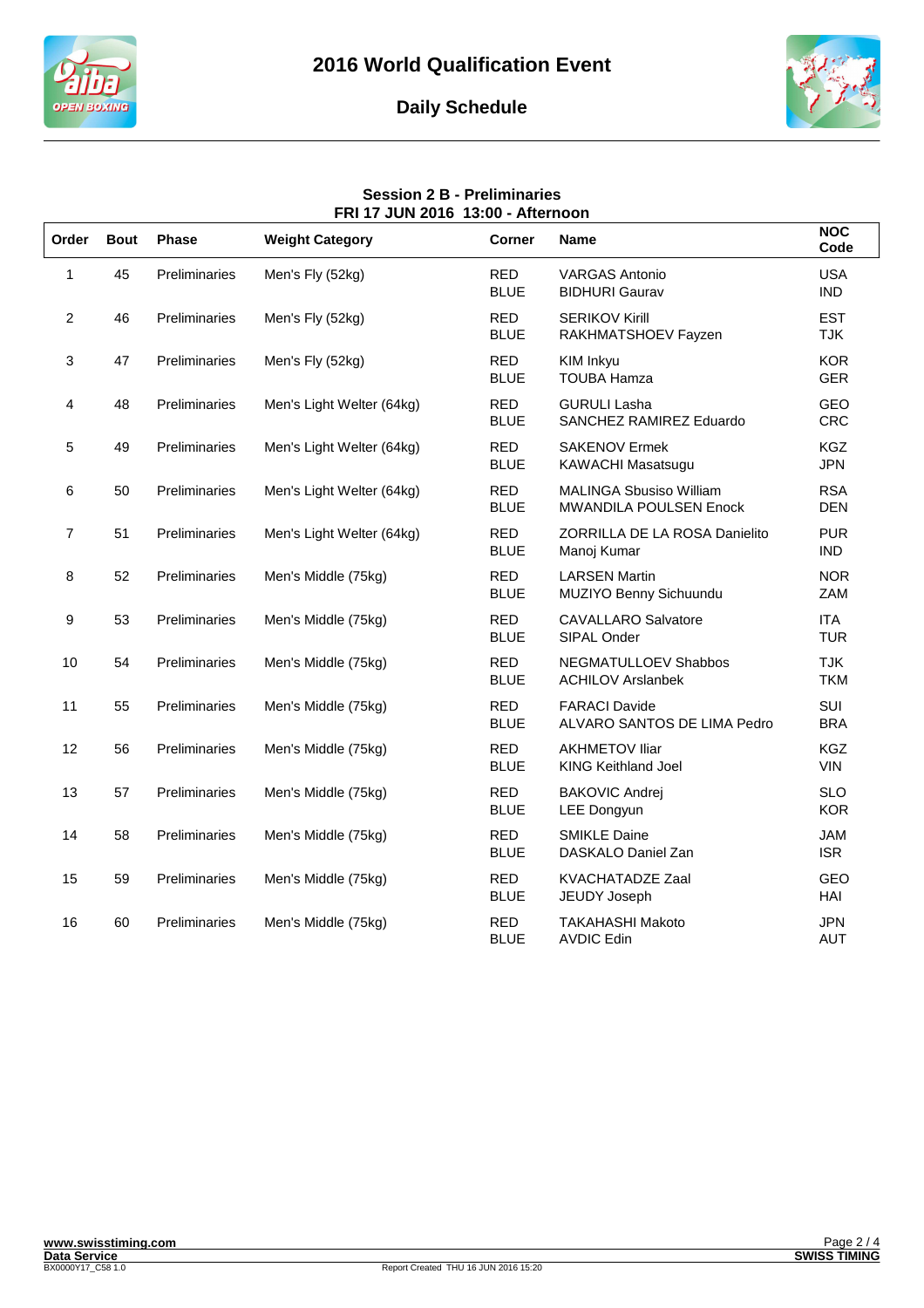





## **Session 3 A - Preliminaries FRI 17 JUN 2016 19:00 - Evening**

| Order          | <b>Bout</b> | <b>Phase</b>         | <b>Weight Category</b>    | <b>Corner</b>             | <b>Name</b>                                                 | <b>NOC</b><br>Code       |
|----------------|-------------|----------------------|---------------------------|---------------------------|-------------------------------------------------------------|--------------------------|
| 1              | 61          | Preliminaries        | Men's Bantam (56kg)       | <b>RED</b><br><b>BLUE</b> | AL-SUDANI Jaafar Abdulredha Ali<br><b>TURKADZE Merab</b>    | <b>IRQ</b><br>GEO        |
| $\overline{2}$ | 62          | Preliminaries        | Men's Bantam (56kg)       | <b>RED</b><br><b>BLUE</b> | <b>SEPAHVANDI Ehsan</b><br><b>KOWAL Adrian</b>              | <b>IRI</b><br><b>POL</b> |
| 3              | 63          | Preliminaries        | Men's Bantam (56kg)       | <b>RED</b><br><b>BLUE</b> | <b>USMONOV Bakhodur</b><br><b>JENSEN Frederik Lundgaard</b> | <b>TJK</b><br><b>DEN</b> |
| 4              | 64          | Preliminaries        | Men's Bantam (56kg)       | <b>RED</b><br><b>BLUE</b> | <b>RAMIREZ Robeisy</b><br><b>KHATAEV Arslan</b>             | <b>CUB</b><br><b>FIN</b> |
| 5              | 65          | Preliminaries        | Men's Bantam (56kg)       | <b>RED</b><br><b>BLUE</b> | <b>NGOMA Emmanuel</b><br><b>ZENELI Krenar</b>               | ZAM<br>ALB               |
| 6              | 66          | Preliminaries        | Men's Light Heavy (81kg)  | <b>RED</b><br><b>BLUE</b> | SADIQ Umar<br><b>OCHOLA Elly Ajowi</b>                      | <b>NGR</b><br><b>KEN</b> |
| $\overline{7}$ | 67          | Preliminaries        | Men's Light Heavy (81kg)  | <b>RED</b><br><b>BLUE</b> | ALYAZOURI Mohammad<br>ESQUIVEL Jonathan                     | <b>JOR</b><br><b>USA</b> |
| 8              | 68          | <b>Preliminaries</b> | Men's Light Heavy (81kg)  | <b>RED</b><br><b>BLUE</b> | <b>FERMIN Andrew</b><br><b>SANGWAN Sumit</b>                | <b>TTO</b><br><b>IND</b> |
| 9              | 69          | Preliminaries        | Men's Light Heavy (81kg)  | <b>RED</b><br><b>BLUE</b> | <b>SHI Guojun</b><br>SANGINOV Mekhrubon                     | <b>CHN</b><br><b>TJK</b> |
| 10             | 70          | Preliminaries        | Men's Light Heavy (81kg)  | <b>RED</b><br><b>BLUE</b> | SIZANI Luvuyo<br><b>SAADA Hassan</b>                        | <b>RSA</b><br><b>MAR</b> |
| 11             | 71          | Preliminaries        | Men's Super Heavy (+91kg) | <b>RED</b><br><b>BLUE</b> | <b>KUMAR Satish</b><br>RAIKADROKA Manase Kaho               | <b>IND</b><br><b>TGA</b> |
| 12             | 72          | Preliminaries        | Men's Super Heavy (+91kg) | <b>RED</b><br><b>BLUE</b> | <b>ZAVATIN Alexei</b><br>SHAHIDI AZIZABAD Mohammadali       | <b>MDA</b><br><b>IRI</b> |